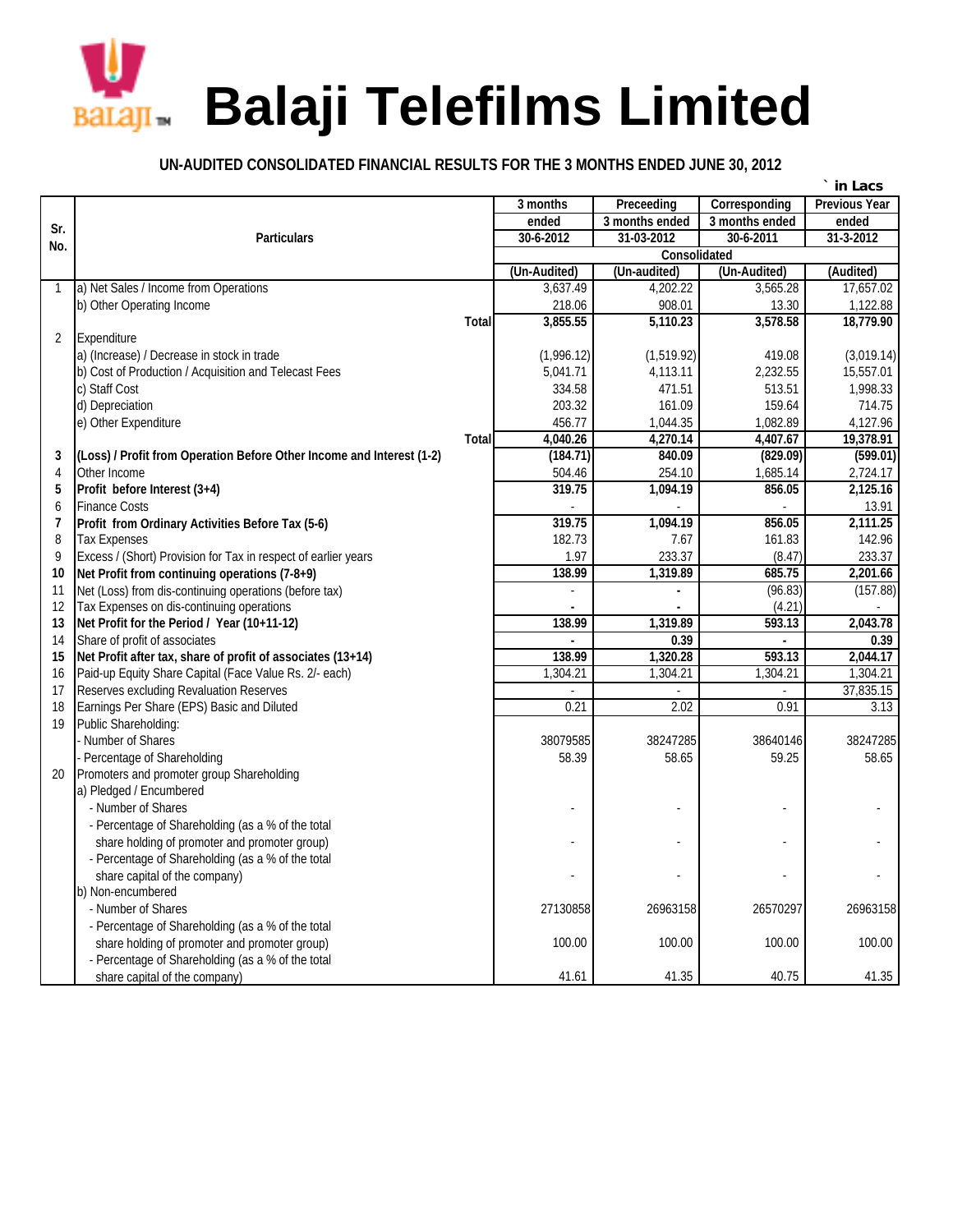## **SEGMENT WISE REVENUE, RESULTS AND CAPITAL EMPLOYED (Revised)**

|                |                                                            | 3 months            | Preceeding     | Corresponding  | <b>Previous Year</b> |  |  |  |
|----------------|------------------------------------------------------------|---------------------|----------------|----------------|----------------------|--|--|--|
| Sr.            |                                                            | ended               | 3 months ended | 3 months ended | ended                |  |  |  |
| No.            | <b>Particulars</b>                                         | 30-6-2012           | 31-03-2012     | 30-6-2011      | 31-3-2012            |  |  |  |
|                |                                                            | <b>Consolidated</b> |                |                |                      |  |  |  |
|                |                                                            | (Un-Audited)        | (Un-audited)   | (Un-Audited)   | (Audited)            |  |  |  |
|                | <b>Segment Revenue</b>                                     |                     |                |                |                      |  |  |  |
|                | a) Commissioned Programs                                   | 3,349.64            | 2,541.60       | 2,216.08       | 10,369.42            |  |  |  |
|                | b) Sponsored Programs                                      | 242.85              | 240.86         | 407.12         | 1,431.98             |  |  |  |
|                | c) Films                                                   | 44.22               | 1,418.35       | 939.97         | 5,845.50             |  |  |  |
|                | Total                                                      | 3,636.71            | 4,200.81       | 3,563.17       | 17,646.90            |  |  |  |
|                | Less: Inter Segment Revenue                                |                     |                |                |                      |  |  |  |
|                | <b>Total Net Sales/Income from Operations</b>              | 3,636.71            | 4,200.81       | 3,563.17       | 17,646.90            |  |  |  |
| $\overline{2}$ | <b>Segment Results</b>                                     |                     |                |                |                      |  |  |  |
|                | Profit Before Tax and Interest from each Segment           |                     |                |                |                      |  |  |  |
|                | a) Commissioned Programs (includes other operating income) | 568.84              | 218.93         | 425.03         | 1,337.68             |  |  |  |
|                | b) Sponsored Programs                                      | (73.61)             | (137.93)       | 71.34          | 18.46                |  |  |  |
|                | c) Films                                                   | (239.65)            | 1,165.76       | (371.68)       | 882.78               |  |  |  |
|                | <b>Total</b>                                               | 255.58              | 1,246.76       | 124.70         | 2,238.92             |  |  |  |
|                | Less: (i) Interest                                         |                     |                |                | 13.91                |  |  |  |
|                | (ii) Other Unallocable Expenditure                         | 441.26              | 727.32         | 1.195.79       | 3.911.93             |  |  |  |
|                | (iii) Unallocable Income                                   | (505.43)            | (574.75)       | (1,830.31)     | (3,640.29)           |  |  |  |
|                | Total Profit / (Loss) before tax                           | 319.75              | 1,094.19       | 759.22         | 1,953.37             |  |  |  |
| $\mathcal{R}$  | <b>Capital Employed</b>                                    |                     |                |                |                      |  |  |  |
|                | (Segment Assets - Segment Liabilities)                     |                     |                |                |                      |  |  |  |
|                | a) Commissioned Programs                                   | 4,610.60            | 4.774.41       | 4,542.86       | 4,774.41             |  |  |  |
|                | b) Sponsored Programs                                      | 333.70              | 516.18         | 478.86         | 516.18               |  |  |  |
|                | c) Films                                                   | 7,797.55            | 5,435.55       | 2,554.22       | 5,435.55             |  |  |  |
|                | d) Unallocable                                             | 26,536.12           | 28,413.22      | 30,263.96      | 28,413.22            |  |  |  |
|                | <b>Total</b>                                               | 39,277.97           | 39,139.36      | 37,839.90      | 39,139.36            |  |  |  |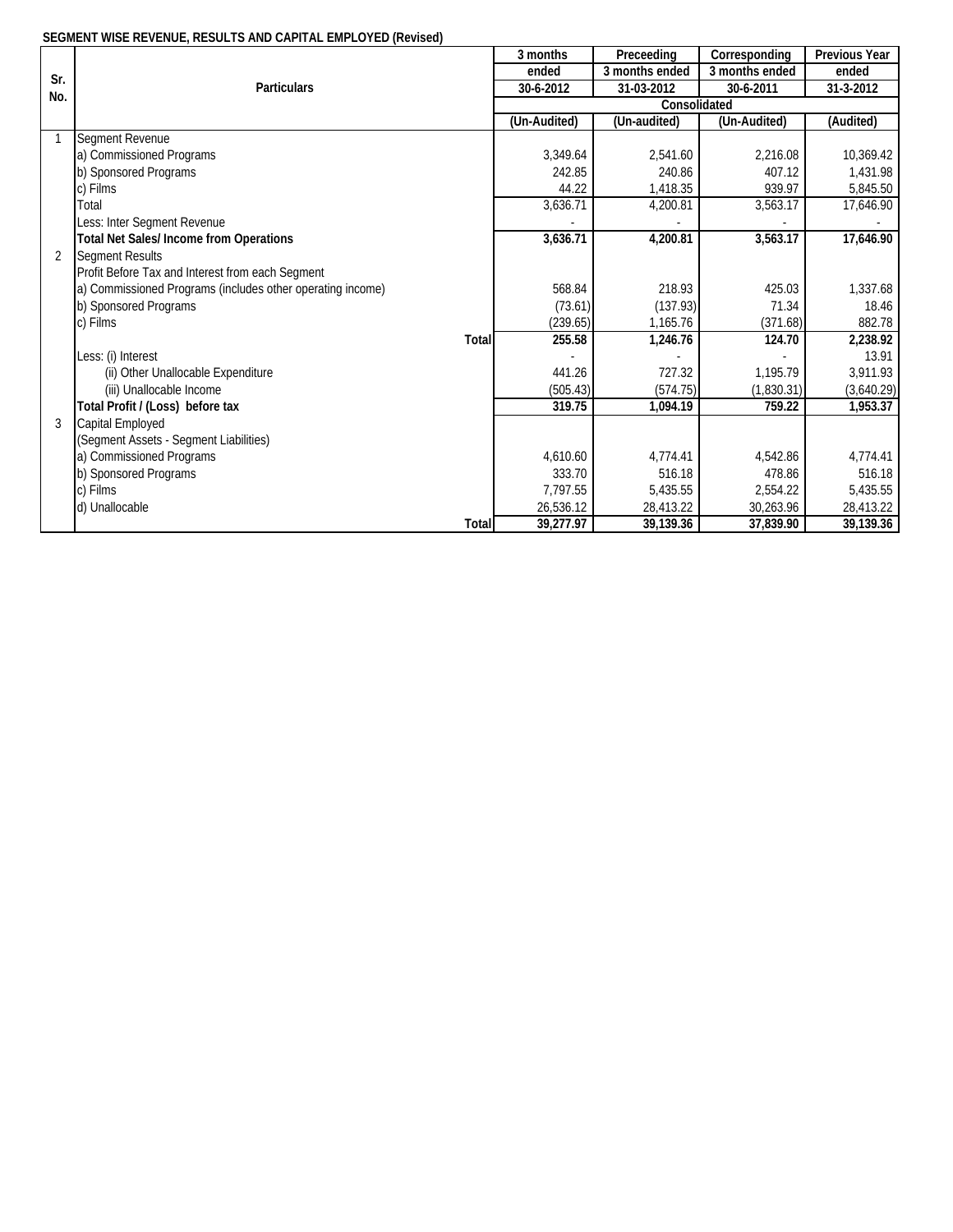## Notes:

- 1. The consolidated financial results of Balaji Telefilms Limited (the Company) have been prepared in accordance with Accounting Standard - 21 on "Consolidated Financial Statements". Financial results of the subsidiary company, Balaji Motion Pictures Limited and associate entity, Indus Balaji Education Capital Advisors LLP, have been consolidated with those of the Company.
- 2. The results for the quarter does not include the Company's share of profit/ (loss), as the case may be, in one of its associates viz., IPB Capital Advisors LLP, where the Company has 50% share, since the unaudited results of the said entity is not readily available. The Company does not expect the results of the said entity to have a material impact on the consolidated results of the group.
- 3. During the previous year, the Company in accordance with the shareholders approval vide resolution passed through postal ballot has entered into binding business transfer agreements, to sell its Mobile and Education division for a consolidated sum of R 837.00 lacs on slump sale basis, based on fair value determined by an independent firm of Chartered Accountants. As per the terms of the agreements, the transactions would be effective on receipt of full consideration within a period not exceeding a period of 90 days from the date of the agreements. Accordingly, the net consideration of R 824.80 lacs has been accounted in the last quarter of the previous year as "other operating income".

The disclosures as required by AS 24, on consolidated basis are as under:

|                              |                          |                              |                          |                               |               |          |                              |                              |                            |            |               | ` in Lacs |
|------------------------------|--------------------------|------------------------------|--------------------------|-------------------------------|---------------|----------|------------------------------|------------------------------|----------------------------|------------|---------------|-----------|
| Particulars                  |                          | Quarter ending June 30, 2012 |                          | Quarter ending March 31, 2012 |               |          | Quarter ending June 30, 2011 |                              | Year ending March 31, 2012 |            |               |           |
|                              |                          | Continuina I Discontinuina   |                          | Continuinal                   | Discontinuing |          |                              | Continuina I Discontinuina I |                            | Continuina | Discontinuing |           |
|                              | Operation                | Operation                    | Total                    | Operation                     | Operation     | Total    | Operation                    | Operation                    | Total                      | Operation  | Operation     | Total     |
| Turnover (net)               | 3,855.55                 |                              | 3.855.55                 | 5,110.23                      |               | 5,110.23 | 3,578.58                     | 215.16                       | 3.793.74                   | 18.779.90  | 661.97        | 19.441.88 |
| Other Income                 | 504.46                   |                              | 504.46                   | 254.10                        |               | 254.10   | .685.14                      |                              | 1.685.14                   | 2.724.17   | <b>.</b>      | 2.724.17  |
| <b>Total Income</b>          | 4,360.01                 |                              | 4.360.01                 | 5.364.33                      |               | 5,364.33 | 5.263.72                     | 215.16                       | 5,478.88                   | 21,504.08  | 661.97        | 22,166.05 |
| <b>Total Expenditure</b>     | 4.040.26                 |                              | 4.040.26                 | 4.270.14                      |               | 4.270.14 | 4.407.67                     | 312.00                       | 4.719.67                   | 19.392.83  | 819.85        | 20,212.68 |
| Profit / (Loss) before tax   | 319.75                   |                              | 319.75                   | 1,094.19                      |               | 1.094.19 | 856.05                       | (96.83)                      | 759.22                     | 2.111.25   | (157.88)      | 1,953.37  |
| Provision for taxation       | 180.76                   |                              | 180.76                   | (225.70)                      |               | (225.70) | 170.30                       | 4.21                         | 166.09                     | (90.41)    |               | (90.41)   |
| Share of Profit of associate | $\overline{\phantom{a}}$ |                              | $\overline{\phantom{a}}$ | 0.39                          |               | 0.39     | $\overline{\phantom{a}}$     |                              |                            | 0.39       |               | 0.39      |
| Profit / (Loss) after tax    | 138.99                   |                              | 138.99                   | 1,320.28                      |               | ,320.28  | 685.75                       | (101.04)                     | 593.13                     | 2.202.05   | (157.88)      | 2,044.17  |

Details of revenue and expenses of continued and discontinued operations for Consolidated financial results are as follows

- 4. During the previous financial years, the Company had received demand notices from the Office of the Commissioner of Service Tax, Mumbai aggregating to R 9,245.00 lacs (excluding interest and penalty) pertaining to Service tax for the period from April 2006 to March 2010 on exports made to one of the customers of the Company. On appeal, the matter pertaining to the period from April 2006 to March 2008 was adjudicated in favour of the Company. The Commissioner has further filed an appeal against the adjudication with the Customs, Excise & Service Tax Appellate Tribunal. The matter is pending for hearing, including for the balance period from April 2008 to March 2010.
- 5. During the previous financial years, the Company had received notices of demand from the Department of Sales Tax, Government of Maharashtra, to the extent of R 17,107.87 lacs (including interest and penalty) pertaining to the years 2000 to 2004. The department has sought to tax the Sales revenue of the Company under the 'Commissioned Programs' category to Sales tax under the Bombay Sales Tax Act, 1959. The Company has appealed against the said order of the Sales Tax Officer to the Deputy Commissioner (Appeals) and the same is pending adjudication.
- 6. There were no Investors Complaints pending at the beginning of the quarter. The Company has received 9 complaints from the investors during the quarter ended June 30, 2012 and all the complaints were disposed off during the quarter. There were no complaints lying unsolved at the end of the quarter.